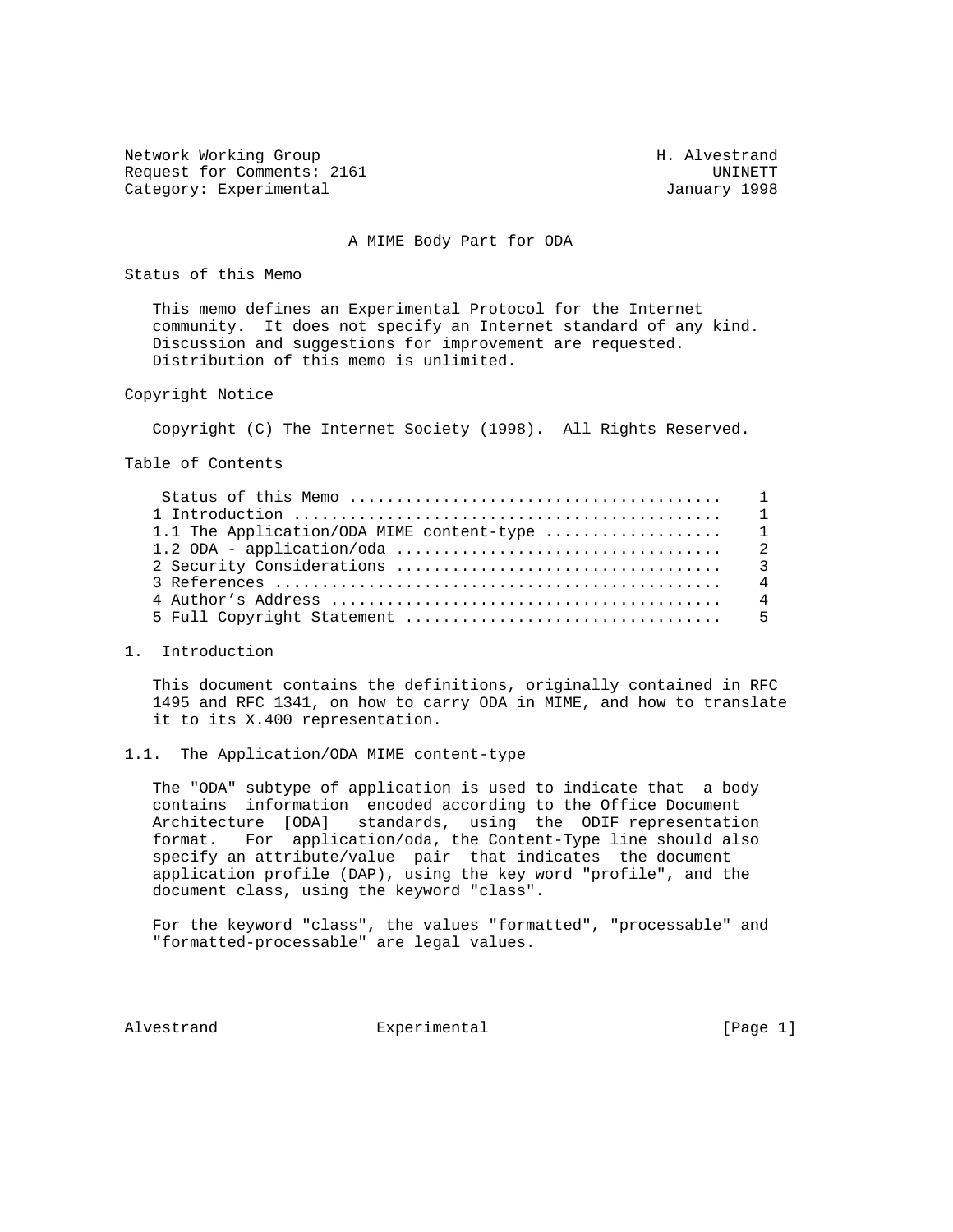Thus an appropriate header field might look like this: Content-Type: application/oda; profile=Q112; class=formatted Consult the ODA standard [T.411] for further information. The Base64 content-transfer-encoding is appropriate for carrying ODA. 1.2. ODA - application/oda X.400 Body Part: ODA MIME Content-Type: application/oda Conversion: None Comments: The ODA body part is defined in the CCITT document T.411 [T.411], appendix E, section E.2, "ODA identification in the P2 protocol of MHS" An abbreviated version of its ASN.1 definition is: oda-body-part EXTENDED-BODY-PART-TYPE PARAMETERS OdaBodyPartParameters DATA OdaData ::= id-et-oda OdaBodyPartParameters ::= SET { document-application-profile [0] OBJECT IDENTIFIER<br>document-architecture-class [1] INTEGER { document-architecture-class formatted (0) processable (1) formatted-processable(2)}}  $id$ -et-oda OBJECT IDENTIFIER  $::=$  { 2 8 1 0 1 } Mapping from X.400 to MIME, the following is done: The Parameters.document-application-profile is mapped onto the MIME parameter "profile" according to the table below. Profile OBJECT IDENTIFIER Q112 { iso (1) identified-organization (3) ewos (16) eg (2) oda (6) profile (0) q112 (1) }

Alvestrand Experimental Experimental [Page 2]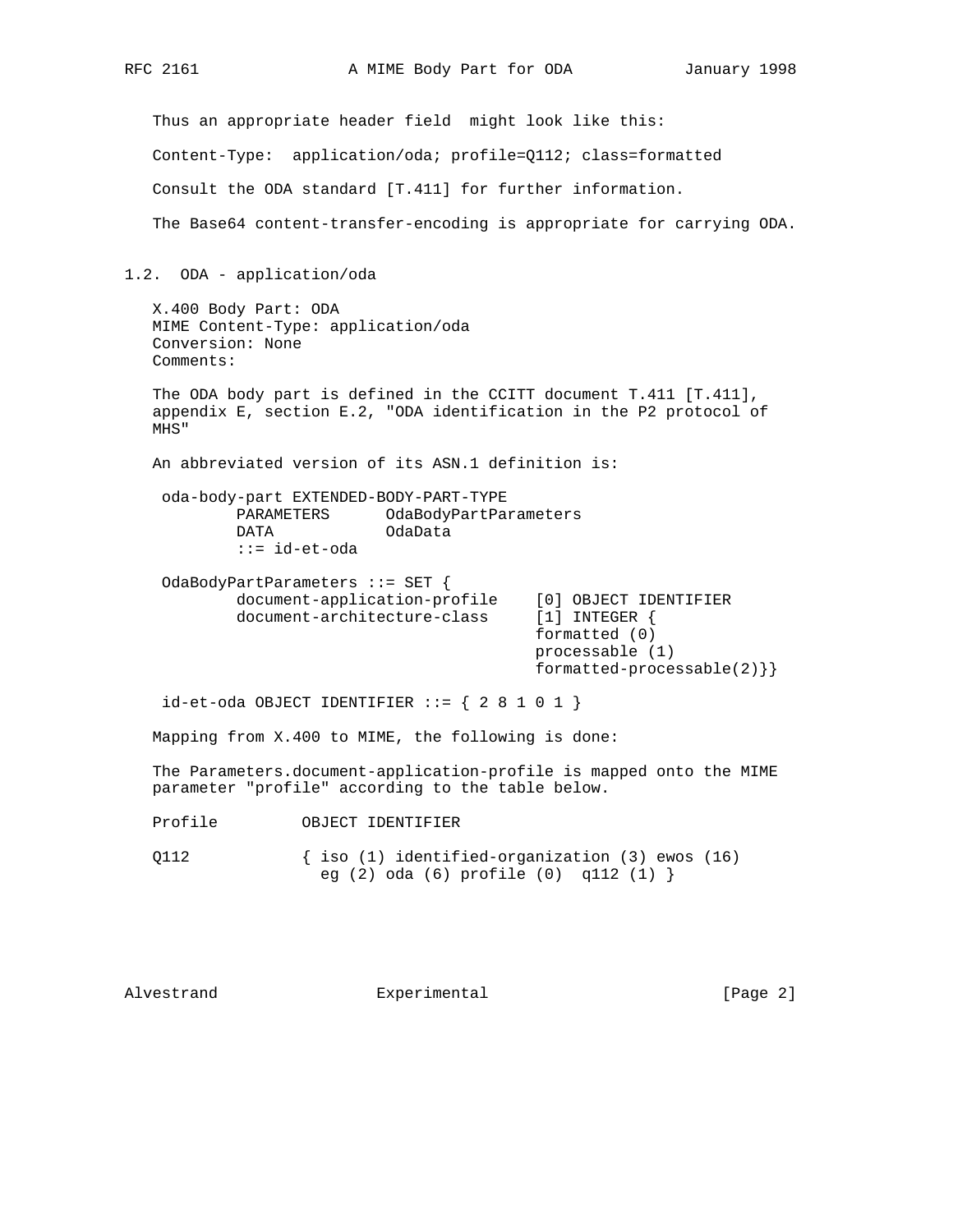The Parameters.document-architecture-class is mapped onto the MIME parameter "class" according to the table below.

String Integer

 formatted formatted(0) processable processable(1) formatted-processable formatted-processable(2)

NOTE: This parameter is not defined in RFC 1341.

 The body of the MIME content-type is the Data part of the ODA body part.

When mapping from MIME to X.400, the following steps are done:

 The Parameters.document-application-profile and Parameters.document architecture-class are set from the tables above. If any of the parameters are missing, the values for Q112 and formatted-processable are used.

 It is an option for the gateway implementor to try to access them from inside the document, where they are defined as

document-profile.document-characteristics.document-architecture-class

 document-profile.document-characteristics.document-application profile

 Gateways are NOT required to do this, since the document characteristics are optional parameters. If a gateway does not, it simply uses the defaulting rules defined above.

 The OBJECT IDENTIFIERs for the document application profile and for ODA {2 8 0 0} must be added to the Encoded Information Types parameter of the message envelope.

2. Security Considerations

 ODA body parts have the natural propensity of complex structures that it is hard to find out what the parts are capable of.

 Moreover, ODA is an extensible architecture, where new content portions may be added at any time, so that the threats posed by this body part may change over time.

However, no security risks related to ODA are known at this time.

Alvestrand Experimental Experimental [Page 3]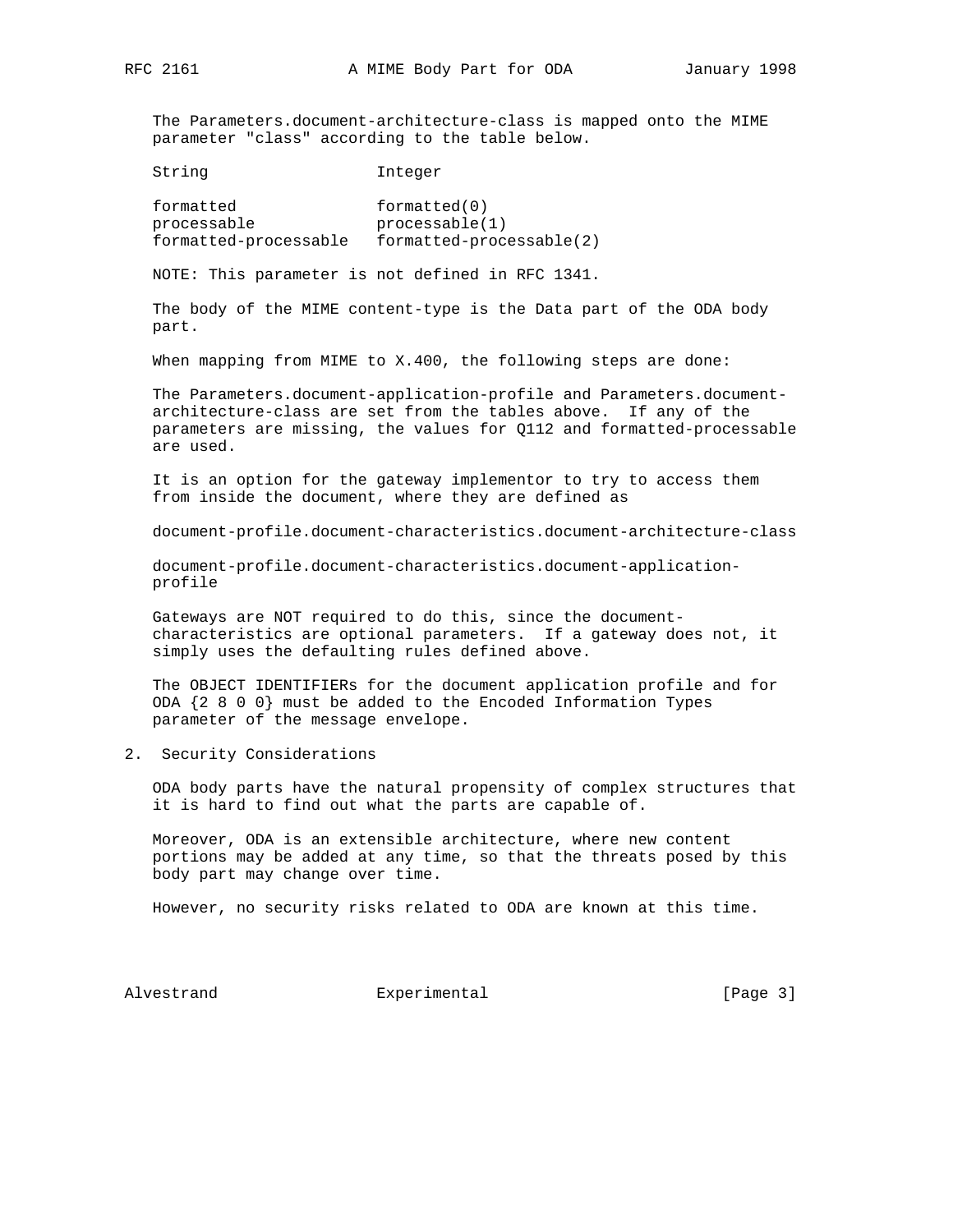# 3. References

## [MIME]

 Freed, N., and N. Borenstein, "Multipurpose Internet Mail Extensions (MIME) Part One: Format of Internet Message Bodies", RFC 2045, November 1996.

### [T.411]

 CCITT Recommendation T.411 (1988), Open Document Architecture (ODA) and Interchange Format, Introduction and General Principles.

# 4. Author's Address

 Harald Tveit Alvestrand UNINETT Postboks 6883 Elgeseter N-7002 TRONDHEIM

 Phone: +47 73 59 70 94 EMail: Harald.T.Alvestrand@uninett.no

Alvestrand Experimental Experimental [Page 4]